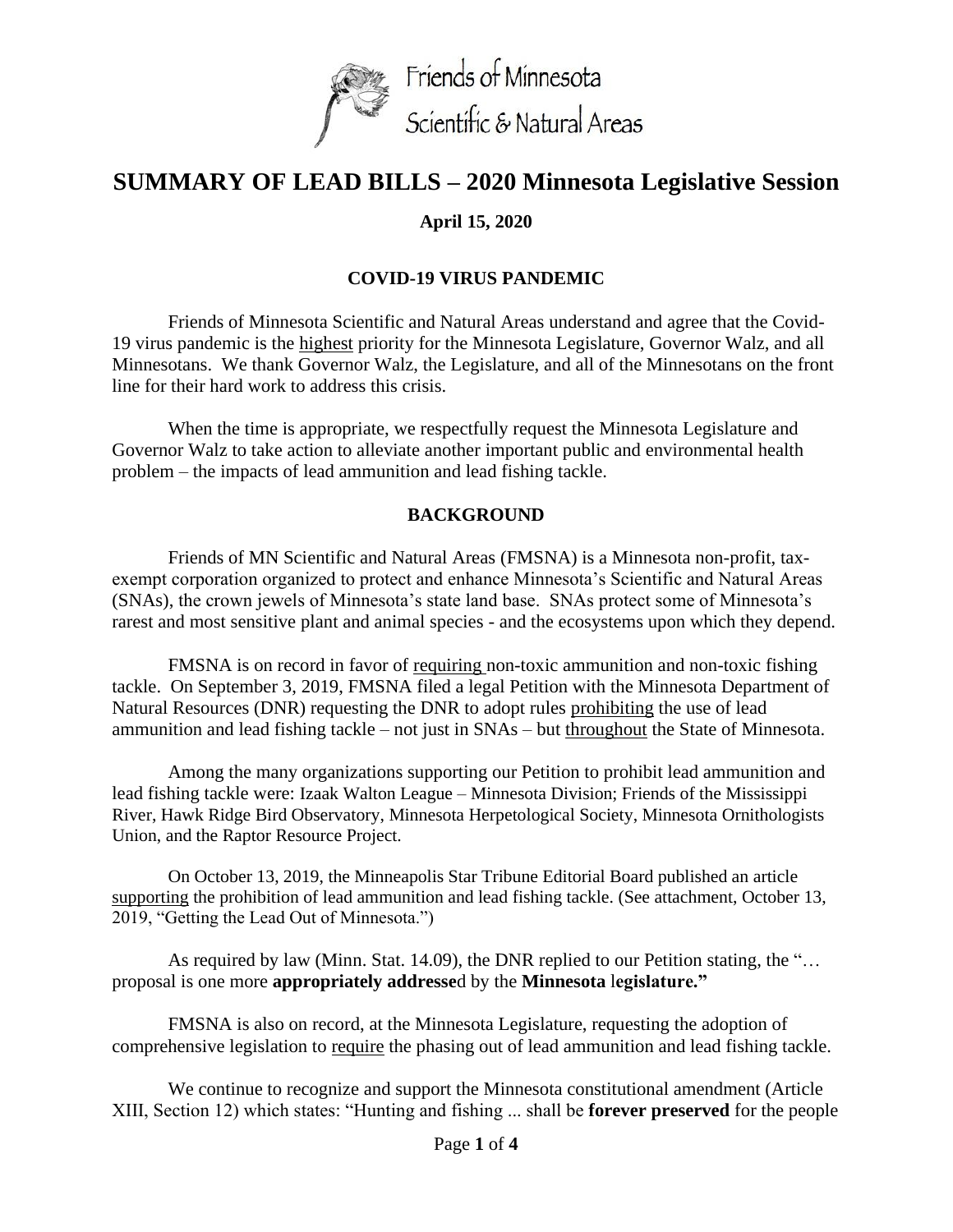and **shall be managed by law and regulation for the public good**." [Emphasis added.] Laws requiring non-toxic ammunition and non-toxic fishing tackle do not deprive a person of their constitutional right to hunt and fish, nor their Second Amendment right to bear arms.

# **LEAD BILLS – AND OTHER ACTIVITIES**

## I. **Holdup of BP Oil Spill Settlement Money by Senator Bill Ingebrigtsen.**

For several months, State Senator Bill Ingebrigtsen held up \$1.27 million from the BP Oil Spill settlement funds. This money was already directed by the U.S. Fish and Wildlife Service to the Minnesota Pollution Control Agency (MPCA) for its "Get the Lead Out" program to reduce loon and other wildlife exposure to lead-based fishing tackle.

Senator Ingebrigtsen, as Chair of the Senate Environment and Natural Resources Finance Committee, held a hearing on February 18, 2020 – to discuss whether or not to release the money. The committee heard testimony from the MPCA and Carrol Henderson (retired DNR employee and long-time advocate of non-toxic tackle). The committee received letters from Friends of MN SNA and others. (Tom Casey, Board Chair, also attended the hearing.)

Senator Ingebrigtsen sent a letter, the next day, releasing the \$1.27 million to the MPCA.

## **II. HF 3342 (no companion Senate File) - a bill requiring non-toxic shot in wildlife management areas within the farmland zone.** (Authors: Representatives Fue Lee, DFL and Jamie Becker-Finn, DFL.)

On Monday, February 24, 2020, this bill was heard in Representative John Persell's Environment and Natural Resources Policy Committee. Testifying in favor were: Carrol Henderson, DNR – retired; Howard Goldman, Friends of MN Scientific and Natural Areas; Luis Ramirez, Audubon Minnesota; Collette Adkins, Center for Biological Diversity; Nels Paulsen, Conservation Minnesota; Aaron Klemz, Minnesota Center for Environmental Advocacy; and Dr. Pat Redig, retired director of the Raptor Center.

Testifying in opposition were Jon Zinnel of Federal Premium Ammunition and Troy Olsen of the National Shooting sports Foundation.

 The bill passed on a voice vote, was placed in the General Register, and read for the second time.

**III.** On March 5, 2020, **the following three bills** were heard by the House Environment and Natural Resources Finance Division Committee, chaired by Representative Rick Hansen, DFL:

**HF 2946 (SF 3309)** – **educational efforts to protect raptors and other wildlife from lead poisoning,** to be funded from the Environment and Natural Resources Trust Fund (ENRTF). Dollar amount stated: \$133,000. (Chief author – Rep. Patty Acomb, DFL.)

**HF 3063 (SF 4031**) **– non-toxic ammunition vouchers to persons completing gun safety training,** to be funded from game and fish fund. No dollar amount stated. (Chief author – Rep. Jamie Becker-Finn, DFL.)

**HF 3220 (SF 4323)** – **lead fishing tackle trade-in program**, to be funded from general fund. No dollar amount stated. (Chief author – Rep. Jamie Becker-Finn, DFL.)

Testifying in favor of the three bills were: Julia Ponder, Raptor Center; Meg Grammage-Tucker, CEO, National Eagle Center; Tom Casey, Friends of MN SNAs; Carrol Henderson; and Lance Ness, Anglers for Habitat. No one spoke in opposition to any of these bills.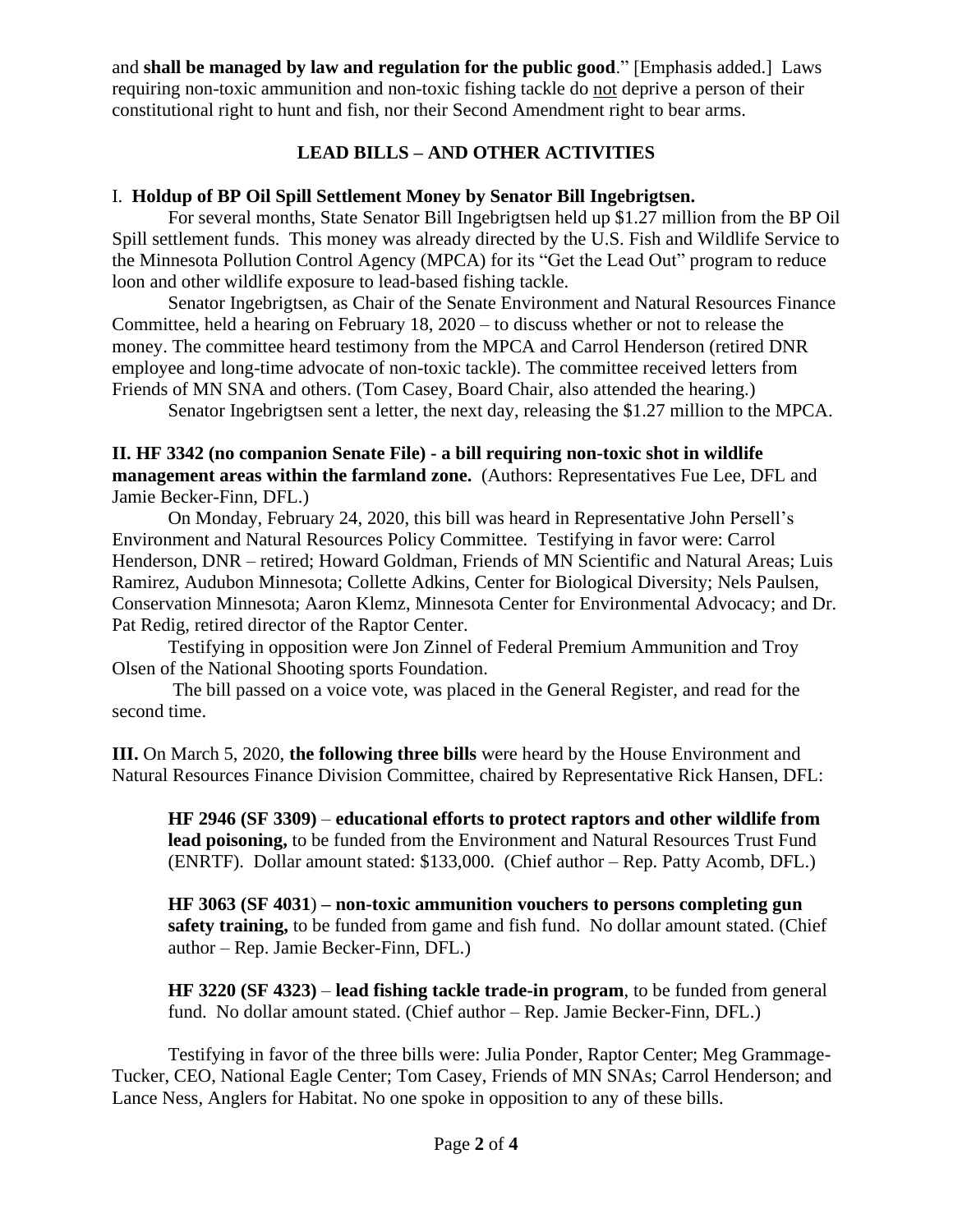All three bills were laid aid over by Chair Hansen for possible inclusion in a larger bill.

Note: All three Senate File companion bills (to the three bills cited above) were referred to the Senate Environment and Natural Resources Finance Committee, Chaired by Senator Bill Ingebrigtsen. All were authored by DFL Senators. None of these bills received a public hearing.

**IV. HF 3825 (SF 3892) – phase out manufacturing or sale of lead fishing tackle by July 1, 2023; phase out use of lead fishing tackle by July 1, 2024**. (Chief authors: Rep. Peter Fischer, DFL; and Senator Chuck Wiger, DFL.) These bills have received no hearing in either chamber.

**V. HF 3394 (no companion Senate File) – requiring non-toxic ammunition at DNR sponsored hunting and shooting events**. (Authors: Representatives Kaohly Her, Jamie Becker-Finn, and Brad Tabke, all DFL.) There is no companion Senate file. There has been no hearing scheduled in the House.

### **SUMMARY**

#### **Minnesota House:**

The Minnesota House held two hearings on lead ammunition or lead tackle, but none of the four bills have yet passed the House:

- 1. **HF 3342** requiring non-toxic shot in wildlife management areas in the farmland zone.
- 2. **HF 2946** non-toxic ammo education to protect raptors and other wildlife; **HF 3063** non-toxic ammo vouchers, if complete a gun safety course; and **HF 3220** - lead fishing tackle exchange. No specific dollar amounts have been stated for any of the three bills.

The following bills received no hearings in the House:

- 1. **HF 3825 -** to phase out lead fishing tackle; and
- 2. **HF 3394 -** to require non-toxic ammo in Minnesota DNR sponsored hunting and shooting events.

#### **Minnesota Senate:**

The Minnesota Senate has heard no bills pertaining to either lead ammunition or lead fishing tackle, except Senator Ingebrigtsen finally released the BP Oil Spill money to the MPCA for its lead tackle education program. All Senate bills were authored by DFL Senators.

When the time arises, we must work hard again to alleviate lead ammunition and lead fishing tackle – and continue to pursue our recreational passions in a way that is safe for people and all living organisms.

Thank you to all for your hard work! We will prevail.

Very truly yours,

Thomas E. Casey

Thomas E. Casey Board Chair Friends of Minnesota Scientific and Natural Areas, Inc